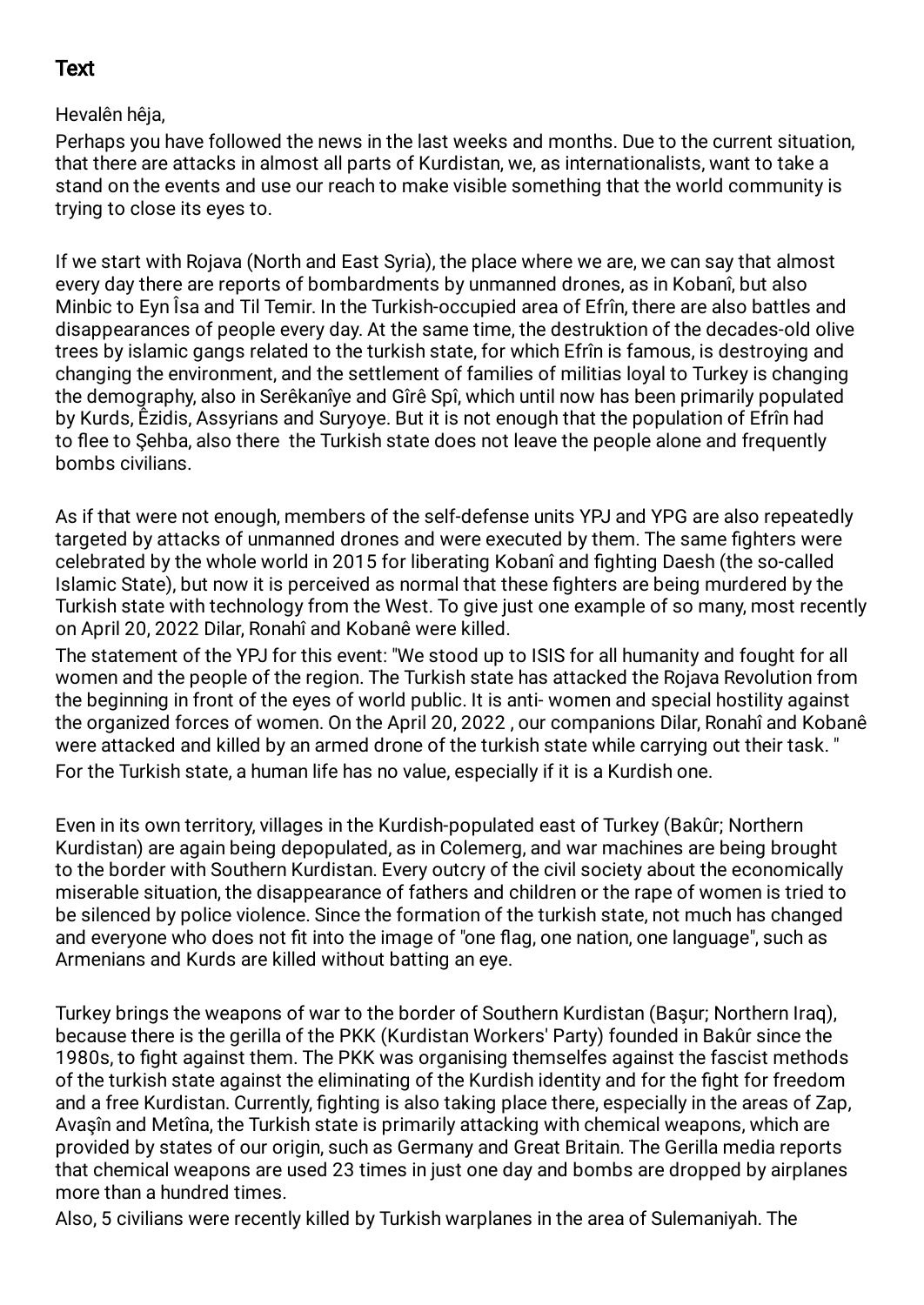Mexmûr refugee camp, which is mainly home to refugees from northern Kurdistan who fled from the Erdoğan regime, is also not safe from attacks and was recently bombed.

In Başur is also the ancestral territory Şengal of the Êzidis, who survived their 74th attempted genocide with the attack by Daesh. Currently, fighting is also taking place again and again in Sengal.

What do all these areas have in common? First, they all belong to the former territory of the Ottoman Empire, which was divided among the victorious powers after World War 2, with the creation of the nation-states of Iraq and Syria. For this purpose, several treaties were concluded, including the Lausanne Treaty, which expires in the coming year 2023 and defines the current borders in the Middle East. On the other hand, these are all areas that are mostly populated by Kurds. We are talking about the 4 parts of Kurdistan.

All these parts have in common that after several slanderings, violence and genocides, which have lastet until today, based on the freedom of all people, areas like Rojava have developed with the pioneering role of the Kurds. The attempt to create a world together in which, on the one hand, every ethnic and religious identity has a place and, on the other hand, moral and communal values find their place in society again.

By 2023, Erdoğan wants to get serious and is using everything to destroy the achievements of the society of the Middle East. But behind him, there is a capitalist world community that closed its eyes to the wanted destruction, not only of the Kurdish identity, but also of an alternative to the exploitative and sickening system of capitalism, and that only for its own power interests in the Middle East. Who will dominate the capitalist system in the future depends to a large extent on the balance of power in the middle east.

In this process, he is calling everything and everyone a terrorist. But what is really terrorist? A state which commits murders in its own country for decades, which does not tolerate any other opinion, which switches everything to the same level and which invades other countries again and again and maltreats the civilian population there, but until today is also prefered by the countries of our origin, such as Great Britain, Germany, France, Switzerland and many others, prefered and supported again and again by money and weapons politically and militarily.

Recently, the erdoğan regime spoke out again and brought back into play the occupation of parts of northern Syria (attacks and occupation of Serêkaniye and Gîre Spî) that began in 2019. Erdoğan is talking about a so-called security zone that he wants to establish. against whom? First and foremost against the self-governing areas of Rojava and hence against the population here. Incidentally, security was not very important to him before the liberation by the YPJ/YPG (self-defense units) and the establishment of the self-government, because at that time Daesh was still in the area. And until today, Erdoğan supports the existing Islamist groups against the population of northern and eastern Syria.

As internationalists we came to Rojava in search of an alternative to capitalism, egoism and isolation and found our place in the self-defense units YPJ international against the attacks of the inhuman fascism of Turkey and the hypocritical European states to carry our responsibility at the side of our Kurdish, Arab, êzidi and Suryoye friends.

We condemn the attacks on all parts of Kurdistan and will continue to take our place against the oppression of ethnic and religious identities, against the oppression of the struggle for freedom, equality and democracy.

We believe in a free society, in a community, which together can built up a free world where every human being has his place and lives with dignity. That's why we call the societies of our home countries to not be silent against the wrongs in the Middle East and also take their responsibility in the fight for freedom and democrasy!